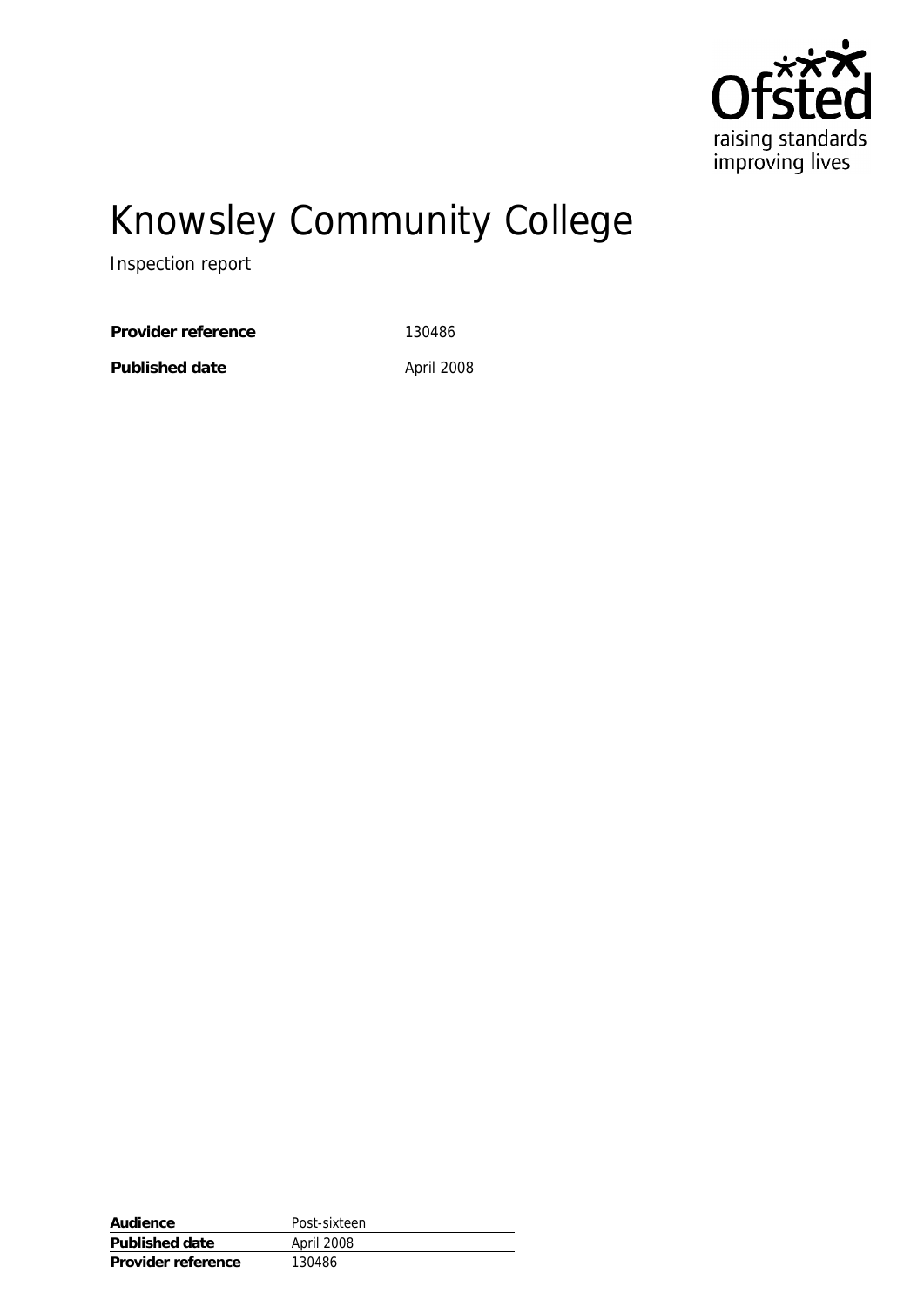### **Contents**

| Background information                  |   |
|-----------------------------------------|---|
| Summary of grades awarded               | 5 |
| Overall judgement                       | b |
| Key strengths and areas for improvement |   |
| Main findings                           | 8 |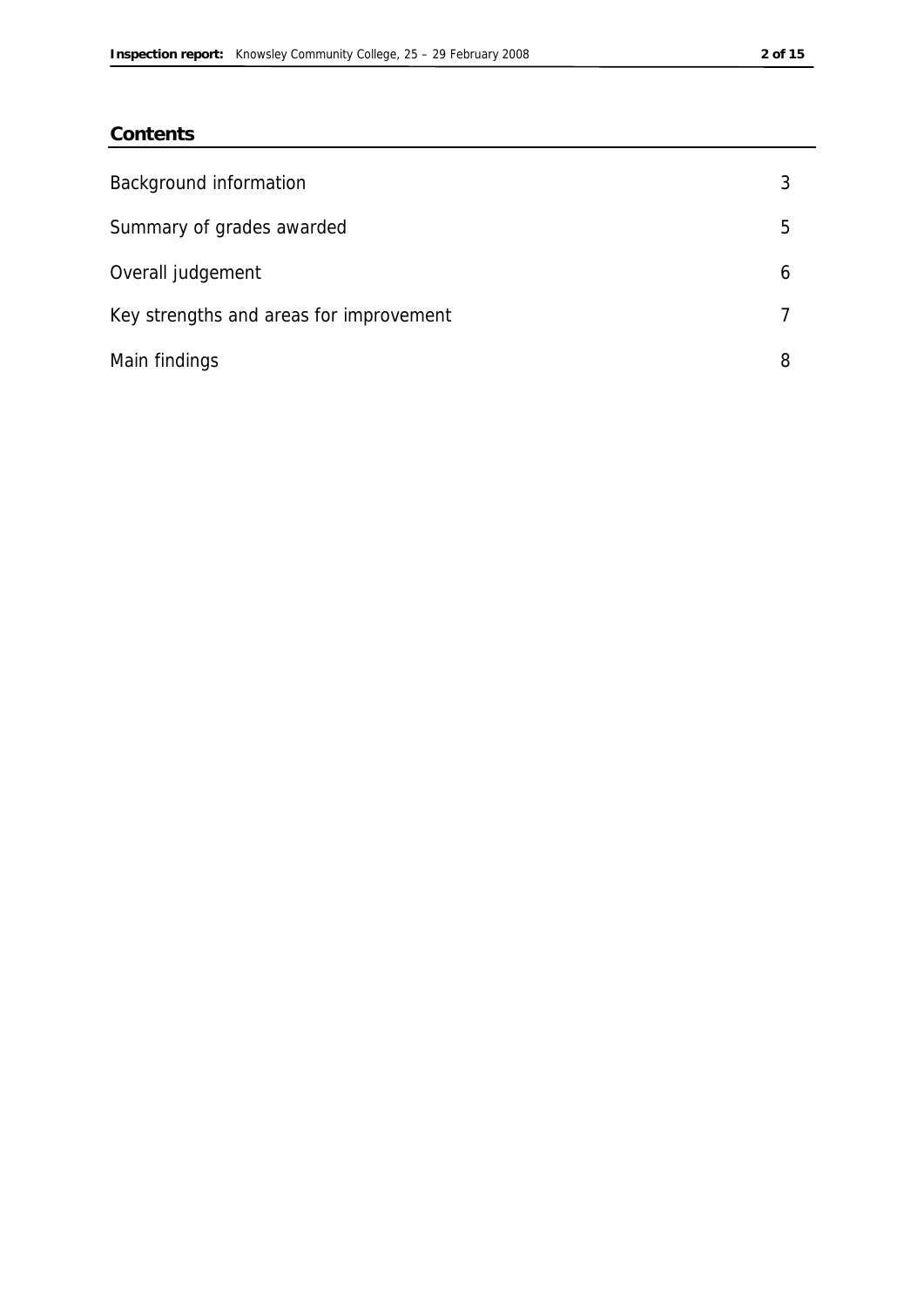### **Background information**

### **Inspection judgements**

### **Grading**

Inspectors use a four-point scale to summarise their judgements about achievement and standards, the quality of provision, and leadership and management, which includes a grade for equality of opportunity.

The descriptors for the four grades are:

- grade 1 outstanding
- $grade 2 good$
- grade 3 satisfactory
- grade 4 inadequate

Further information can be found on how inspection judgements are made at www.ofsted.gov.uk.

### **Scope of the inspection**

In deciding the scope of this inspection, inspectors took account of: the provider's most recent self-assessment report and development plans; comments from the local Learning and Skills Council (LSC) or other funding body; and where appropriate the previous inspection report (www.ofsted.gov.uk); reports from the inspectorate annual assessment visits or quality monitoring inspection; and data on learners and their achievement over the period since the last inspection. This inspection focused on the following aspects:

- overall effectiveness of the organisation and its capacity to improve further
- achievement and standards
- quality of provision
- leadership and management.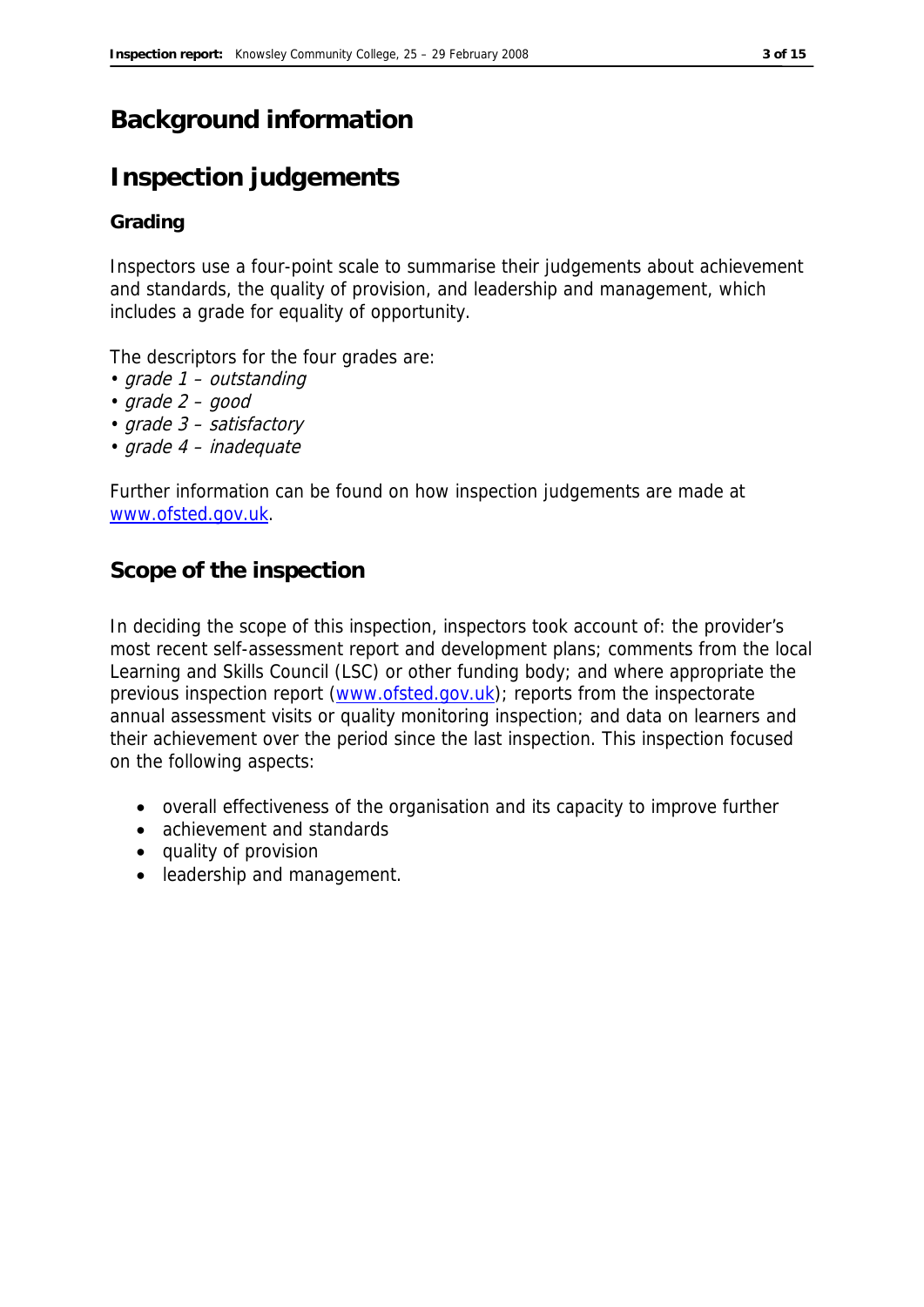### **Description of the provider**

- 1. Knowsley Community College is a general further education (GFE) college that was formed in April 1990 from the amalgamation of Kirkby College of Further Education (FE), Knowsley Central Tertiary College and the sixth forms of Kirkby schools. The college operates from two major centres in Roby and Kirkby and a specialist centre for training in land-based industries. Education and training ranges from entry level programmes to higher education. In addition to courses on the college sites and outreach, there is a large 14-16 programme forming part of the Knowsley Collegiate partnership. The college provides a training service for industry covering areas such as work-based learning, apprenticeship training and Train to Gain provision.
- 2. The majority of learners, of all ages, come from the Knowsley area with a high proportion of the remainder coming from Liverpool. The majority of learners are of White British heritage, reflecting the make up of the Knowsley area where minority ethnics form 1.6% of the population. Learners from minority ethnic groups make up just over 3% of enrolments. In 2006/07, there were 9,383 learners enrolled at the college. Most learners, aged 16-18 and 19+, are on entry level and level 1 courses, but there are also significant numbers on level 2 and 3 courses. The highest numbers of enrolments for both age groups are in sector subject area 14. There is a higher percentage of female than male learners at the college, particularly for learners aged 19+.
- 3. Census information shows that Knowsley is one of the most deprived areas in the country, with just over 50% of the population living in the 10% most deprived areas in England and Wales. There are high levels of unemployment, particularly including youth unemployment, the proportion of pupils eligible for free school meals is very high and 16% of the population have a limiting long-term illness. The level of skills and qualifications in the area is below the national average. The achievement of school leavers is below the national average for achieving five A\* to C grades at GCSE, and when mathematics and English are included, the local figure is 26.7% compared to a national figure of 46% for 2007. This places Knowsley at the bottom of national performance tables for this measure.
- 4. The college was designated a 'Beacon' college for quality and achievement by the DfES and awarded 'Beacon' status by the Learning and Skills Council (LSC) in October 2004. It is currently a pilot organisation for Framework for Excellence and has held Investor in People status since 1993. The college's mission is 'to work in partnership to improve learning, skills, aspirations and employability in our area'.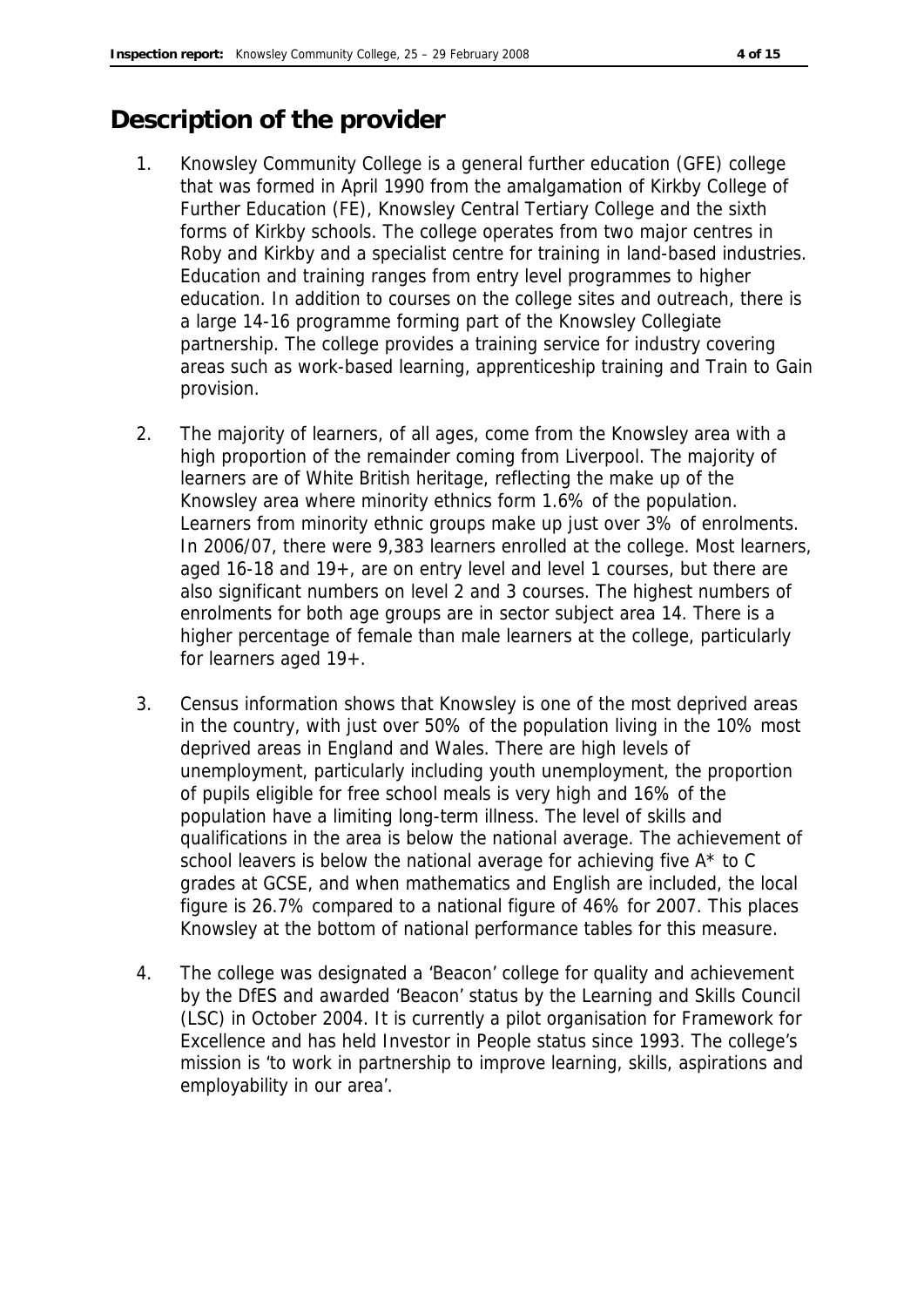# **Summary of grades awarded**

| Effectiveness of provision | Good: Grade 2                            |
|----------------------------|------------------------------------------|
|                            |                                          |
| Capacity to improve        | Good: Grade 2                            |
|                            |                                          |
| Achievement and standards  | Satisfactory: Grade 3                    |
|                            |                                          |
| Quality of provision       | Good: Grade 2                            |
|                            |                                          |
| Leadership and management  | Good: Grade 2                            |
|                            |                                          |
| Equality of opportunity    | <b>Outstanding: Contributory Grade 1</b> |
|                            |                                          |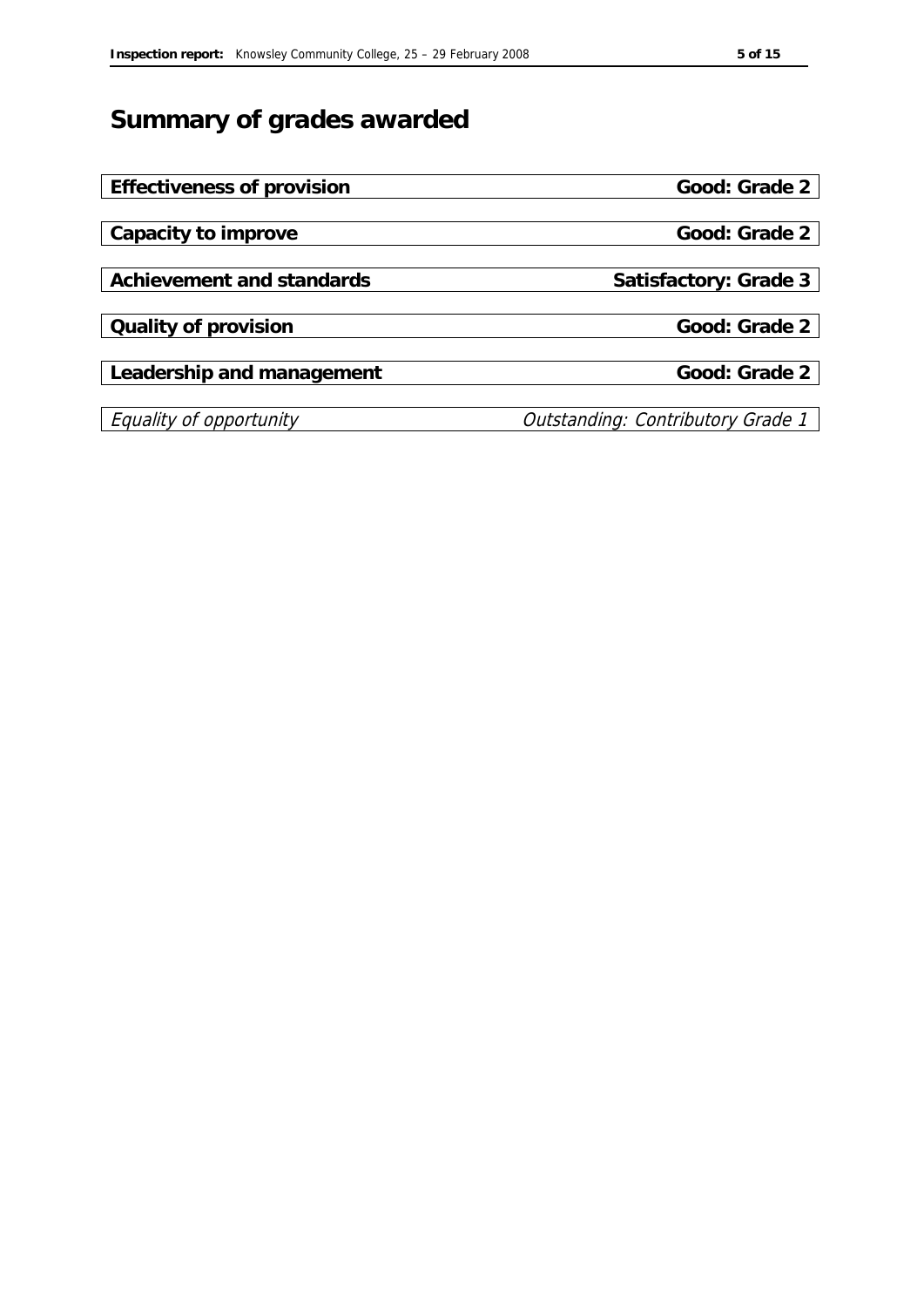## **Overall judgement**

**Effectiveness of provision** Good: Grade 2

- 5. The effectiveness of provision is good. There is a very strong focus on partnership working and leading innovative developments to benefit the community. Achievement and standards are satisfactory. The college has been refocusing its provision to meet developing local needs and national priorities. This had a negative impact on success rates in 2006/07, as new courses were embedding, particularly for adult learners. Many measures have been put in place to address the drop in success rates and they are beginning to have a positive effect but it is too early to see their full impact. Success rates and progression for 14-16 year old learners are good.
- 6. The quality of provision is good. Teaching and learning are good, with students making at least satisfactory progress in their studies and producing work of a high standard. The college has a clear view of the quality of teaching and learning and effective strategies to share good practice. Provision to meet the needs and interests of learners is good and some aspects, such as social and educational inclusion are outstanding. The excellent partnership arrangements are highly effective in raising the profile of the college as an inclusive organisation, and in contributing locally to raising the employability of the workforce. The exceptional work undertaken with employers, schools and community partners is flexible, responsive and particularly successful in encouraging participation from disadvantaged backgrounds. The curriculum provides good progression opportunities for all age groups. Enrichment is wide ranging and the college has started to develop arrangements to raise the profile and review take up.
- 7. Support and guidance for learners are good, with a wide range of effective services that are focused on the learner. Tutors work well with learners, providing effective support to help them succeed. Additional learning support is very effective and evaluation shows the range of benefits it provides to learners. Leadership and management are good. Strategic leadership is strong, all staff are highly committed and work together very well with very effective communication. Self-assessment is accurate and quality assurance processes are well established and highly effective. However, targets are not used rigorously to drive and monitor improvements in success rates. The college is very responsive and plays a key role in many local initiatives. The promotion of equality of opportunity is excellent. Governance is good and the college provides good value for money.

### **Capacity to improve Capacity to improve Capacity Cood: Grade 2**

8. The college's capacity to improve is good. The self-assessment process is inclusive and effective. It links well with course and service area selfassessments. Quality assurance processes are good. There is effective internal and external validation for the report, including partners from a peer referencing group. The self-assessment report is accurate and the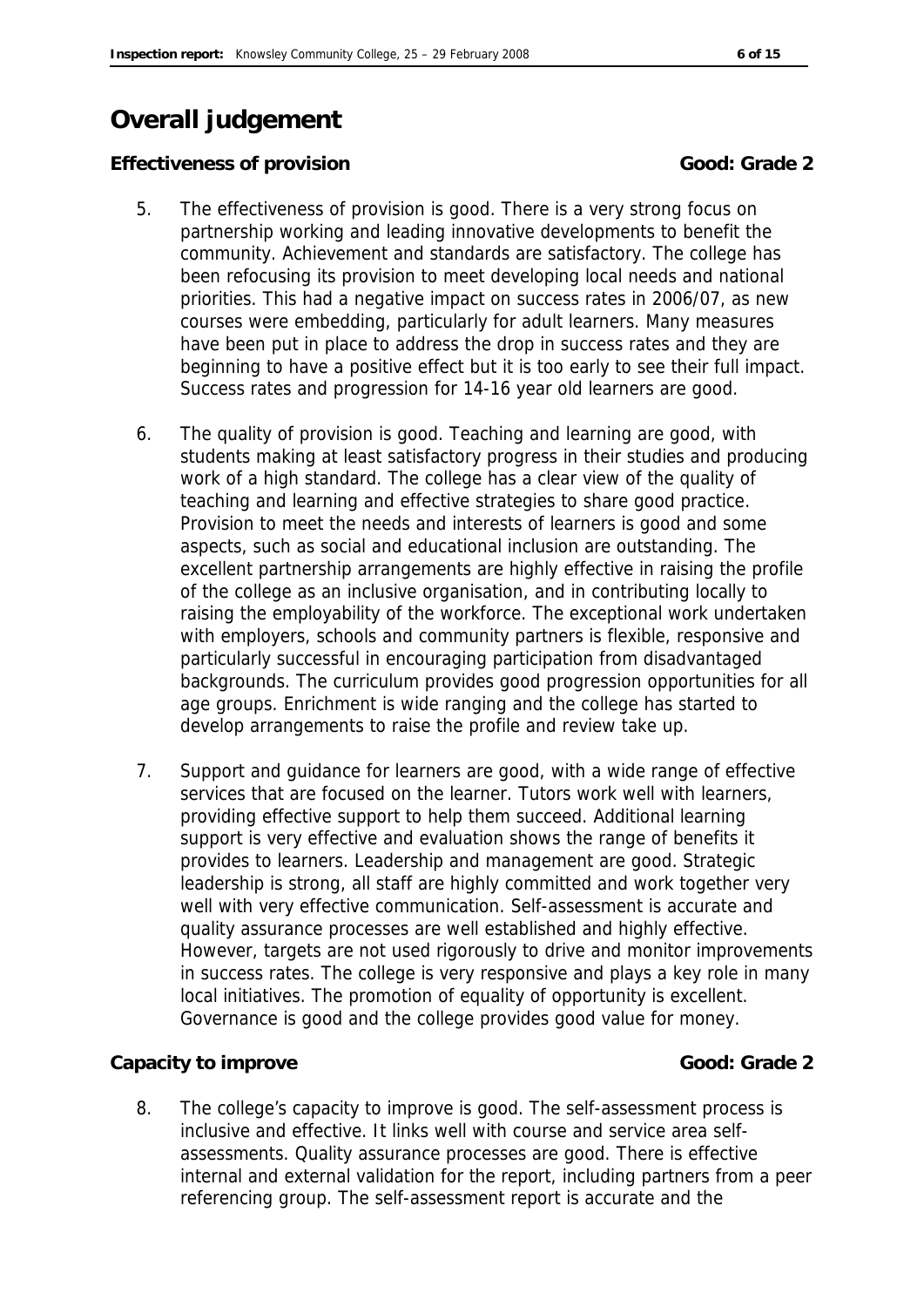development plan provides a clear agenda for improvement. The views of stake holders, including, students are carefully considered. Learner achievement data is accurate and accessible. However, learner success rates particularly those for adult learners declined significantly in 2006/07. Targets are not used rigorously to bring about improvement in learner success rates. Action to improve underperforming courses is generally successful.

**The effectiveness of the steps taken by the college to promote improvement since the last inspection**

9. The college has made good progress in the areas identified as needing improvement at the last inspection, for example, success rates for apprentices and advanced apprentices have improved and the college has introduced a very effective course recovery programme. There has been considerable investment in staff development across the college to improve teaching and learning, in particular in relation to information and learning technology (ILT) and differentiation. The college has invested in ILT resources, ILT is much more widely used and there is some innovative practice. The college intranet is widely used by students and by teachers to share good practice.

**Key strengths**

- innovative and responsive action to benefit the college and community
- excellent partnership arrangements
- good teaching, learning and support
- very good 14-16 provision
- outstanding social and educational inclusion
- highly effective teamwork and communication
- strong strategic leadership.

**Areas for improvement**

**The college should address:**

- success rates
- further development of the management of enrichment
- more effective use of targets.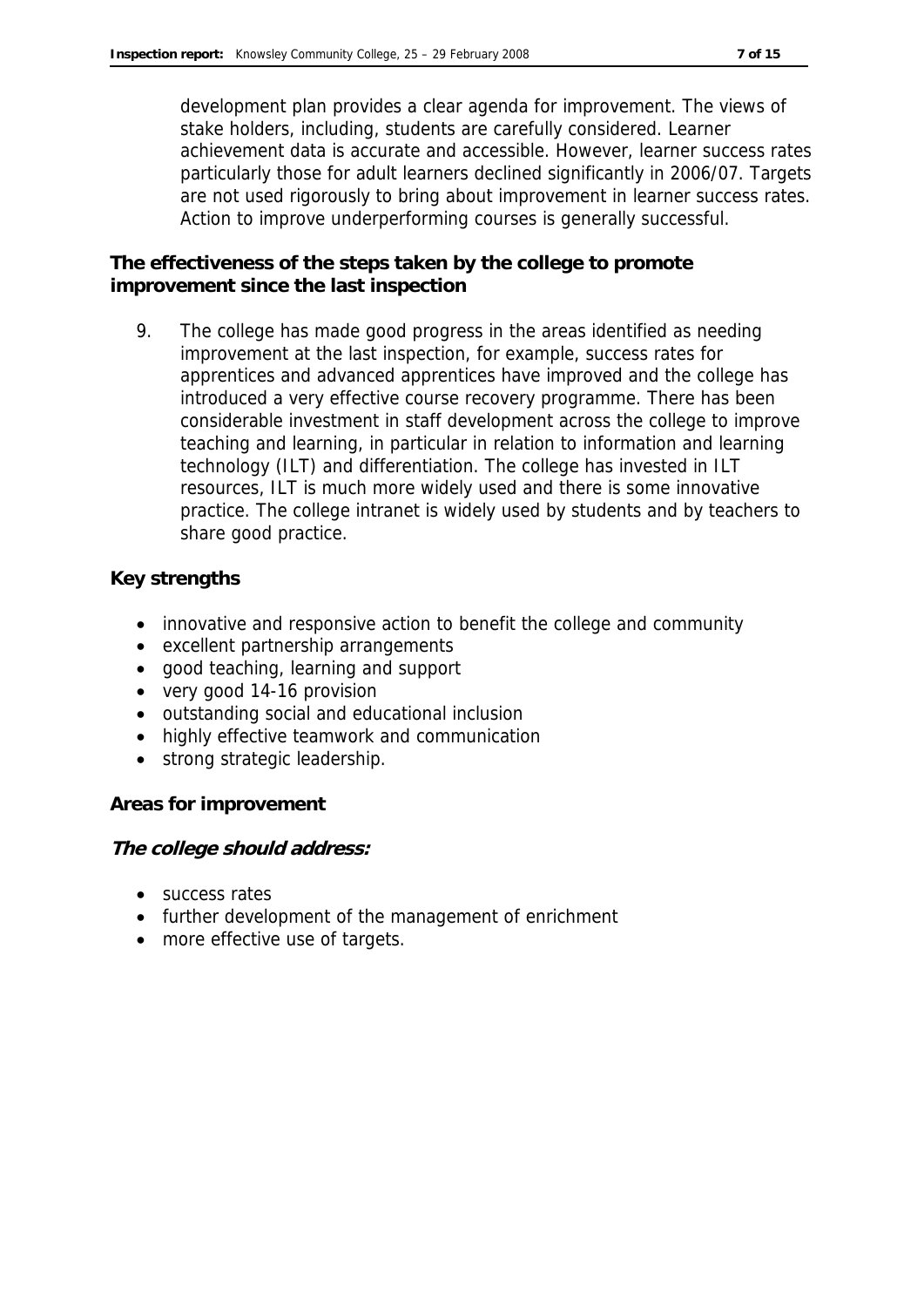### **Main findings**

Achievement and standards<br> **Satisfactory: Grade 3** 

**Contributory grades:**  Learners aged 14-16

- 10. Inspectors agree with the college's judgement in the self-assessment report that achievement and standards are satisfactory. For 16-18 year old learners there has been a general improving trend over the last few years in success rates. In 2005/06, success rates were broadly in line with the national average. In 2006/07, the success rates for these learners improved at level 2, remained static at level 1 and declined at level 3. The college has identified the reasons for this pattern and has put strategies in place to address issues. Although it is too early to see their full effect there are already some signs of progress; for example, in improving retention on level 3 courses.
- 11. For adult learners there has been no clear trend in success rates over the past three years and in 2005/06, success rates were broadly in line with the national average. The college has refocused its adult provision and offered new courses to respond to the national agenda and local priorities, such as the increasing number of learners requiring support with literacy and numeracy. In 2006/07, there was a decline at all levels, which was most marked at levels 1 and 2, as these new programmes were embedding. Many initiatives have been put in place to deal effectively with these issues and are already showing some positive signs.
- 12. Overall 16-18 year old students on level 3 programmes make the progress expected of them, although many of them start the programme with lower than average prior attainment at GCSE. The distance travelled measure developed by the college shows that learners make good progress in achieving their personal targets, such as those related to attendance, meeting deadlines and motivation. Many learners produce work of a high standard and develop high levels of skills. Progression rates between levels are satisfactory and better.
- 13. There are large numbers of 14-16 year olds studying on a variety of college courses. They achieve well and there is a very high progression rate to further education, employment and training. Overall, success rates for workbased learning have improved over the last three years and are now satisfactory, although there are still variations between different sector subject areas. Progression from apprenticeships to advanced apprenticeships is strong. Success rates on Train to Gain programmes are satisfactory.
- 14. Success in achieving key skills qualifications has declined over the last three years and is now low. Numbers on courses have increased greatly and the college has put in place a wide ranging improvement programme that is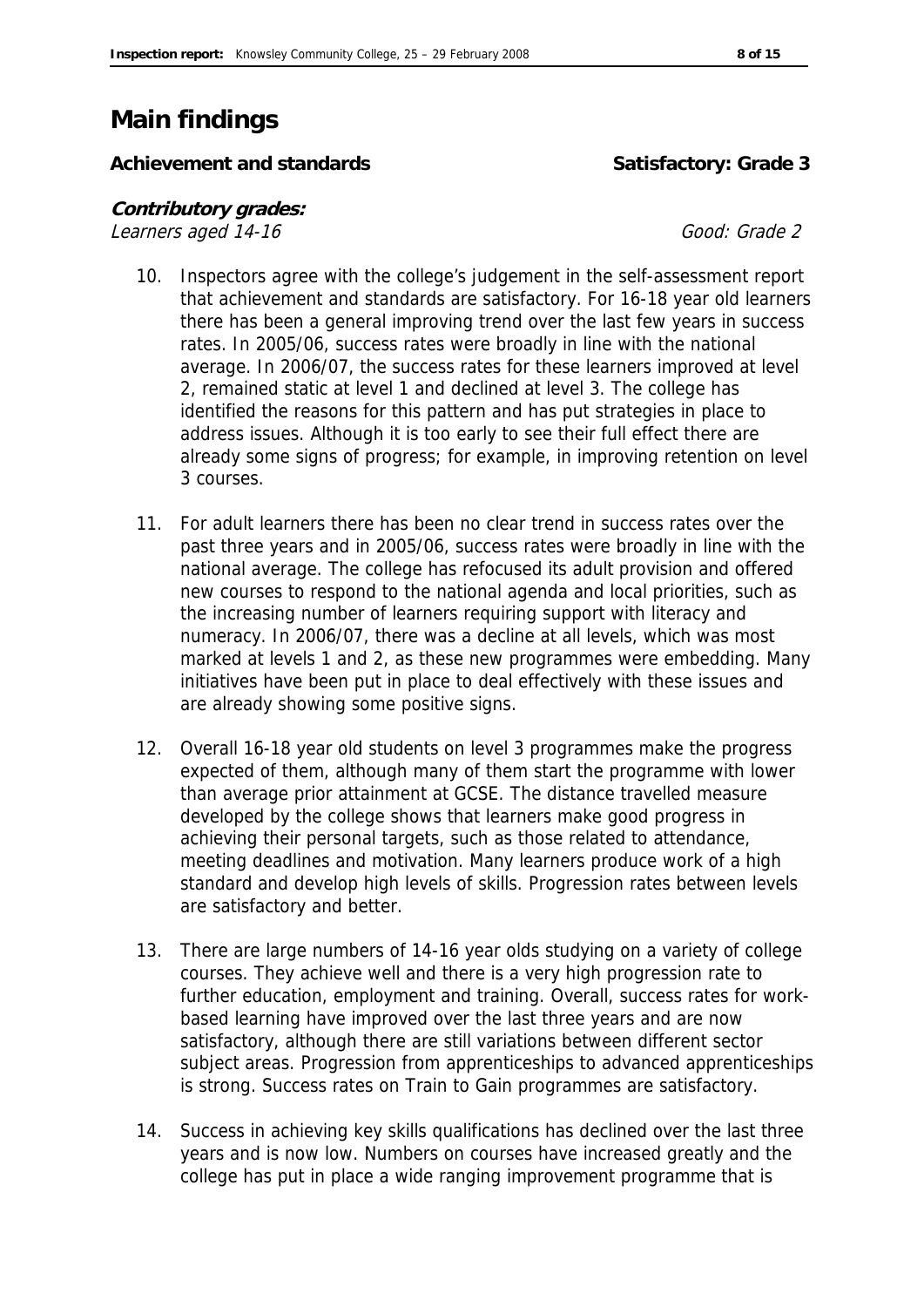already showing some positive signs. Results in re-sits in mathematics and English at GCSE level have shown high levels of success rates.

15. The attendance of learners has improved since the last inspection. Learners' behaviour is generally good; they enjoy their studies and have positive attitudes to health and safety. Learner achievement in all its forms is celebrated in a variety of ways. There are many examples of achievement, such as the Duke of Edinburgh awards and the success of the college radio, that reflect the positive contribution students make to the local community.

### **Quality of provision Good: Grade 2**

- 16. Inspectors agree with the college's judgements in the self-assessment report on quality of provision. The quality of teaching and learning is good. In the better lessons teachers use a range of highly effective techniques to provide good learning experiences and to develop skills. These include several innovative uses of ILT in the classroom. Teachers make good links between learners' personal or work experience and classroom theory. They give clear explanations in a timely manner and check understanding in a variety of ways. In the less effective lessons there is slow pace and lack of challenge for learners. Teaching in these lessons is didactic and there is insufficient learner activity or checking of learning. Most learners are enthusiastic and make satisfactory to good progress during lessons.
- 17. A newly revised and thorough system of lesson observations is in place and this provides an accurate evaluation of teaching and learning. Joint observations carried out by inspectors and members of the college's internal observation team showed agreement on judgements. Teachers are well qualified and there is a good range of staff development. Good practice is shared well with regular 'Showcase' events used as a vehicle to observe good practice throughout the college, with teachers sharing with each other through a market stall approach. Good practice is also identified and promoted through the lesson observation process.
- 18. The majority of assessment is good, with timely feedback to learners providing clear actions for improvement. In a minority of cases the feedback to learners is not detailed enough to support them in achieving higher grades or making good progress. Assessment in work-based learning is well planned with a good variety of evidence and clear recording. Progress reviews are well planned with clear target setting and monitoring.
- 19. Resources for learning are good overall and very good in some areas. The study centres provide a good environment which is valued by learners as are the realistic working environments such as the restaurant and hair salons. However, some rooms are not well resourced and a few are too small. Improvements to key skills provision have recently been made. Several useful initiatives, including key skills project leader's posts to provide practical support for staff, have been put in place and key skills practitioners are working closely with sections to embed key skills into the vocational areas.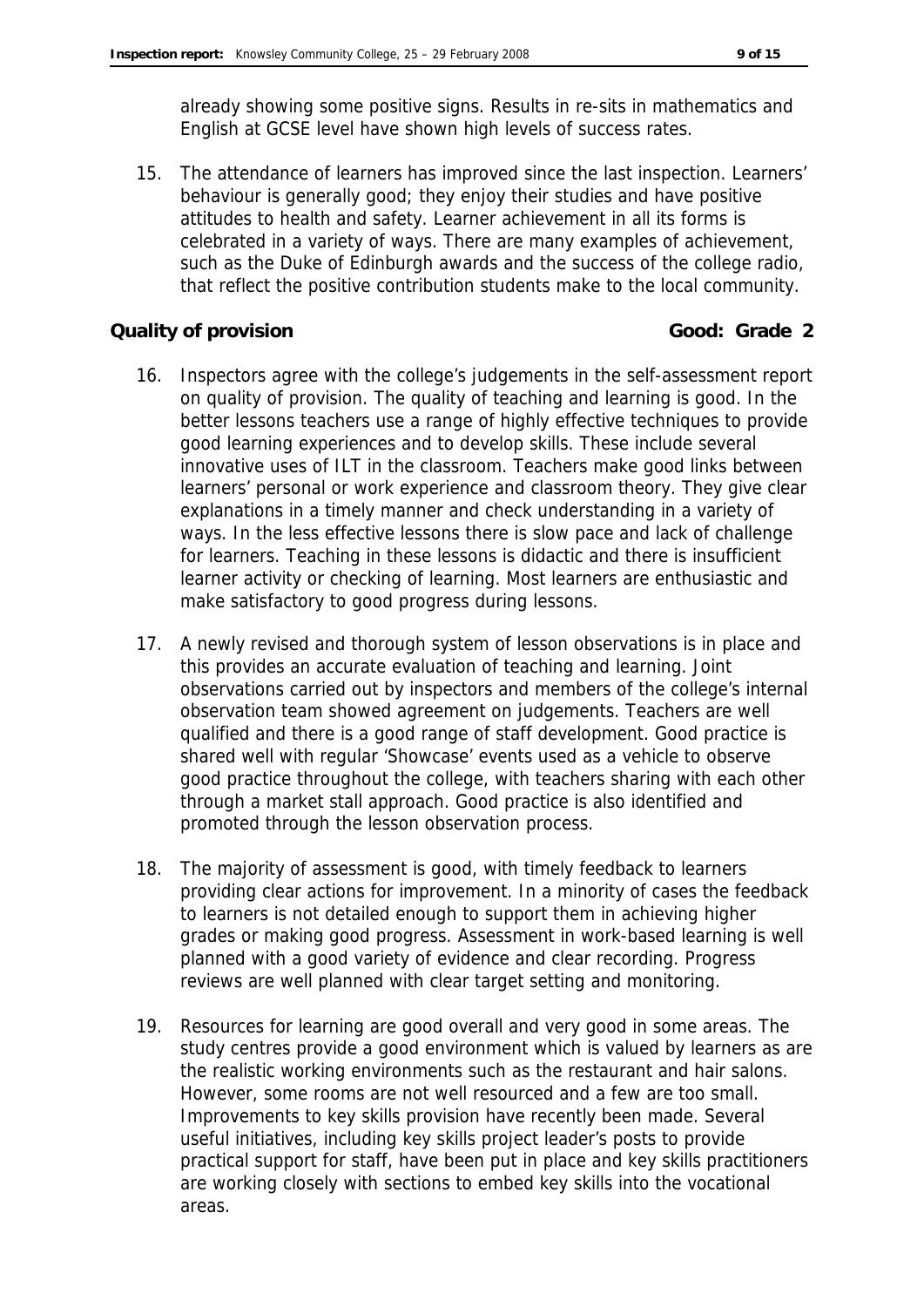- 20. The college's approach to meeting the needs and interests of learners is good. The college provides a good range of accessible courses, especially for 16-18 year olds which promote progression across the levels, and into higher education. For adults, provision has been reduced but a number of innovative actions have been introduced to refocus provision; for example, on developing employability. Very good partnership working helps the college to be particularly effective in meeting the needs of learners and other stakeholders. Good and strong links with the community are being realised through bespoke learning programmes which help to widen participation.
- 21. Staff involvement in partnership working is extensive, and stakeholders are highly complementary about the responsive, open and flexible approach by staff, and the positive outcomes of many of the initiatives. Good collaboration with local schools has established an increasing number of 14- 16 year olds accessing courses at the college, and progressing further in education or employment. Innovative initiatives with employers have led to employer involvement in curriculum design and delivery, and are contributing effectively to improving the skills of the local workforce. Employers would value more forum meetings to have the opportunity to exchange information.
- 22. There is a wide variety of cross-college and curriculum specific enrichment activities which help learners to experience and develop new skills. The recent appointment of an enrichment coordinator is helping to promote the profile of activities. There are no complete and established arrangements in place to review effectively the take up of activities at college or section level, and no current practice of sharing good ideas.
- 23. Learners receive good and impartial information, advice and guidance from student services who are an integrated and responsive team. An extensive range of services is promoted effectively. They are focused clearly on the learners and used widely. Good links with external agencies make sure learners are referred appropriately for specialist help. A thorough induction programme ensures learners are on the right course, at the right level and aware of the requirements and expectations.
- 24. The tutorial system is valued highly by the learners. Planned tutorial themes cover a range of relevant topics, many of which link closely to Every Child Matters themes. A wide range of good resource materials complement the tutorials. Tutors work well with learners in planning work and setting challenging individual targets. Individual learner progress and attendance are monitored effectively. Tutors provide effective and individualised academic and personal support to help learners succeed.
- 25. Support for learners is very good. Additional learning support is timely and particularly effective. The number of learners identified as requiring additional learning support and the take up of this support are high. In class support is valued by many of the learners who recognise and appreciate its benefits. The quality of support is evaluated, and noted as having had a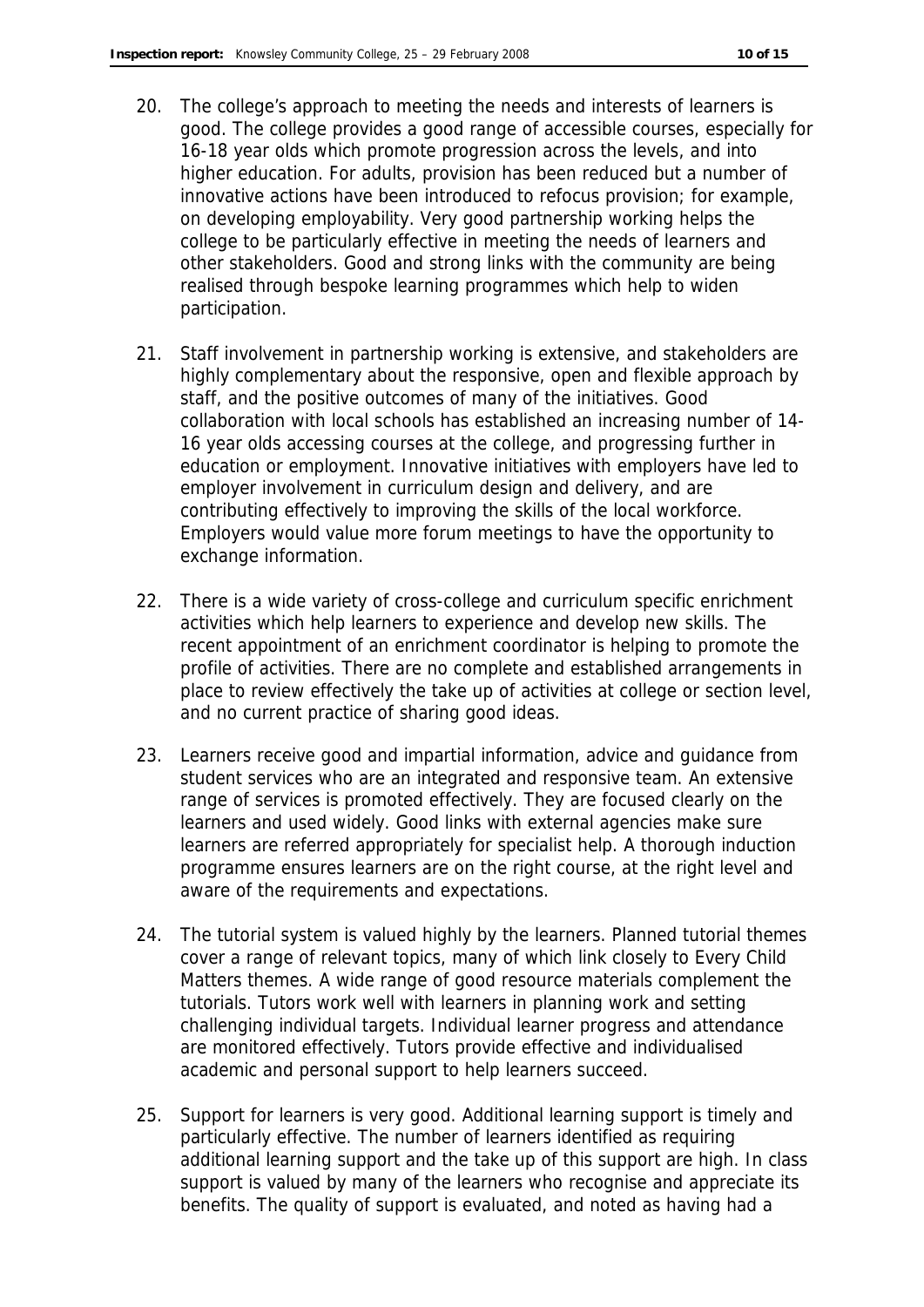positive impact on retention, success and learners gaining in personal confidence. Communication between tutors and learning support staff is effective.

Leadership and management **Cool**: Grade 2

**Contributory grades:** Equality of opportunity  $E$  and  $E$  and  $E$  and  $E$  and  $E$  and  $E$  and  $E$  and  $E$  and  $E$  and  $E$  and  $E$  and  $E$  and  $E$  and  $E$  and  $E$  and  $E$  and  $E$  and  $E$  and  $E$  and  $E$  and  $E$  and  $E$  and  $E$  and  $E$  and  $E$  an

- 26. Leadership and management are good. The principal, senior managers and governors provide strong strategic direction and management for the college. Staff at all levels feel empowered and trusted to do their jobs well, service areas provide them with excellent support, and they respond effectively to new challenges. Strategic objectives are clear and appropriate and shared by staff. Development planning is effective. The college is very responsive to the needs of its local community and other stakeholders. Staff are involved in and provide leadership for many local and regional initiatives. New courses, initiatives and partnerships bring real benefits to the college and its staff and students.
- 27. Success rates, particulary those of adult learners, declined in 2006/07 as new provision was embedding. The college has set a target for improvement in success rates of 2% overall. Retention and pass rate targets are in place at course level but these have not been reconciled with the college target and targets are not used rigorously to drive and monitor improvements in success rates. A number of strategies, including a retention strategy, are in place to improve success rates at all levels. There are indications of improvement, retention has improved by 1%, but it is too early to measure the full impact of these actions.
- 28. The delivery of provision to employers has been integrated into curriculum areas. Management of work-based learning has improved, Train to Gain is being established well and apprentice success rates have improved. The extensive provision for students aged 14-16 is well managed. The Every Child Matters agenda is a high priority for the college.
- 29. Management information is clear, accessible and timely. The well established and highly effective quality improvement processes are based on rigorous self-assessment at course level. Performance at course level is closely monitored and there is clear evidence of improvement to the learners' experience. Recently introduced course recovery arrangements successfully ensure that underperforming curriculum areas improve. The college effectively shares good practice between curriculum areas, and is a key partner in a very successful peer refererencing group of colleges. The selfassessment report is accurate. Close attention is given to the views of learners and staff. Learner representatives receive training to help them carry out their roles effectively.
- 30. Governors are very experienced; they are committed to the college and its community and engage well with college staff. They contribute very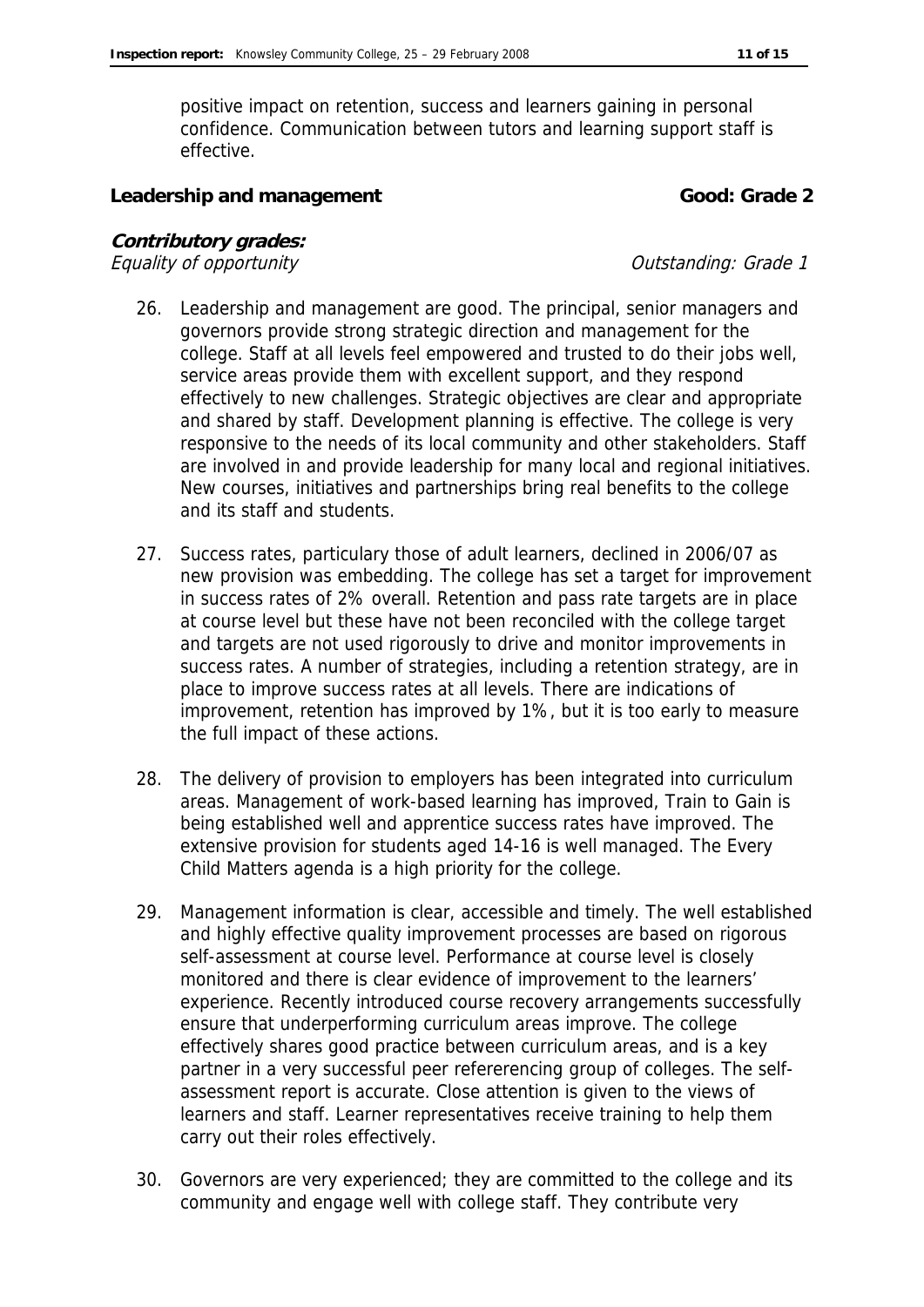effectively to the formation of policy and decisions about the college's strategic direction. They provide suitable challenge, and monitor college's financial performance well, but they monitor college's academic performance less rigorously.

- 31. Arrangements to eliminate discrimination and promote equality of opportunity are outstanding. Their management and promotion are a high priority. Policies and procedures are clear and reviewed regularly. Data are analysed thoroughly by gender, ethnicity and age. The college complies with the requirements of the Race Relations (Amendment) Act 2000 and the Special Educational Needs and Disability Act (SENDA) 2002. It has good arrangements for safeguarding young people and vulnerable adults, including a central register of the checks undertaken on staff, and meets current government requirements. There are very productive links with other agencies including the local safeguarding group. The college has critically evaluated and self-assessed its safeguarding procedures.
- 32. Staff are well trained. Appraisal is very effective as are staff development processes, including involvement in peer referencing. There is effective professional development and support for staff to develop and meet their full potential. Accommodation and learning resources are generally good with the college continually investing and improving them. The recently complete building project at Kirkby has significantly enhanced the learner's experience. Financial management is good and the college provides good value for money.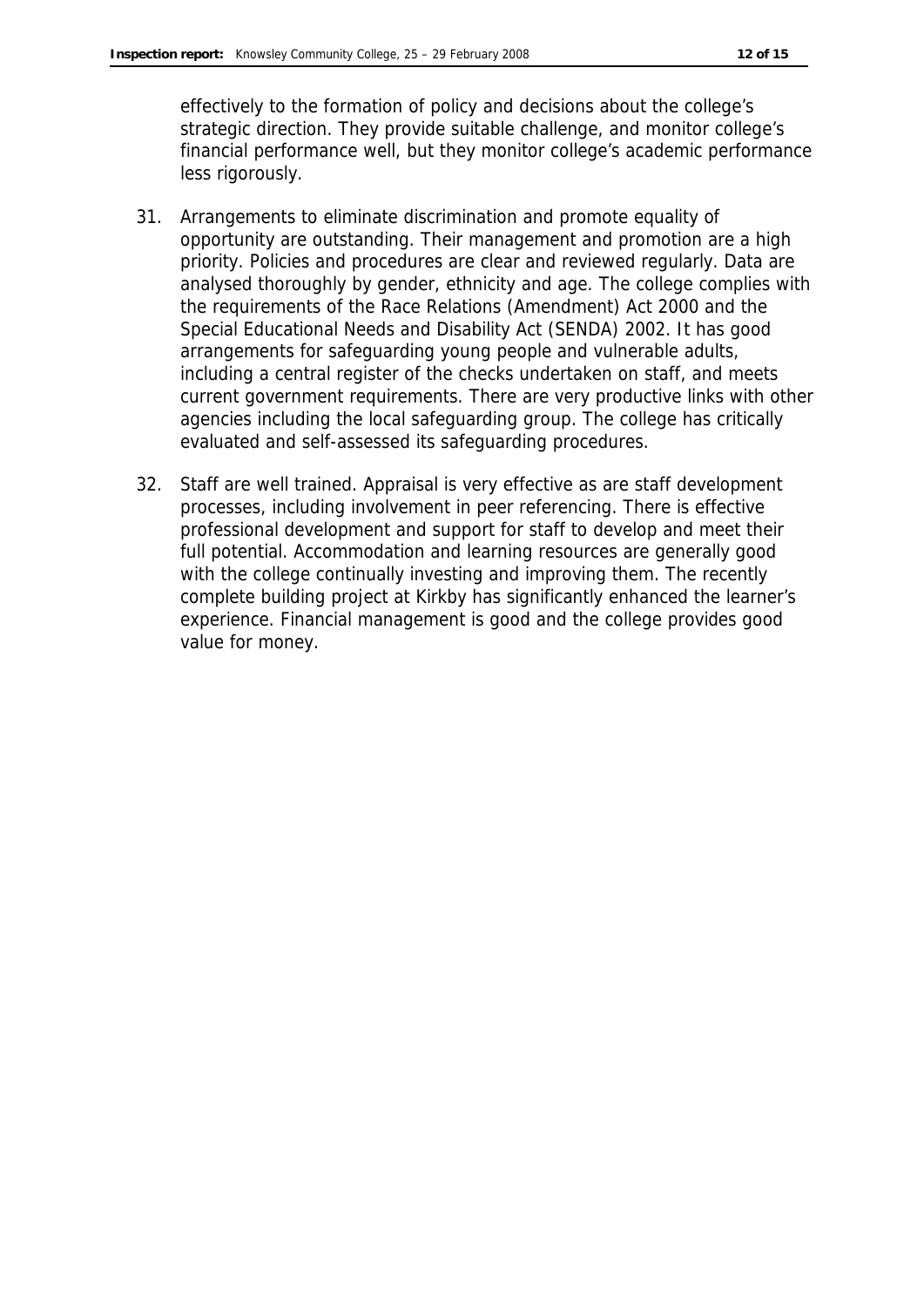### **Learners' achievement**

### **Table 1**

Success rates on mainstream level 1 qualifications, by qualification type, expected end year and age, 2005 to 2007, compared with the national rates for colleges of a similar type.

|              |          | $16 - 18$                |          |          | $19+$    |            |                          |          |          |
|--------------|----------|--------------------------|----------|----------|----------|------------|--------------------------|----------|----------|
| Notional     | Exp End  | Starts $-$               | College  | National | Diff     | Starts $-$ | College                  | National | Diff     |
| Level        | Year     | <b>Transfers</b>         | Rate     | Rate     |          | Transfers  | Rate                     | Rate     |          |
| 1 Long       | 04/05    | 1,534                    | 56       | 62       | -6       | 2,444      | 59                       | 61       | $-2$     |
|              | 05/06    | 1,368                    | 67       | 68       | $-1$     | 2,488      | 66                       | 67       |          |
|              | $06/07*$ | 1,181                    | 67       |          |          | 2,039      | 57                       |          |          |
| <b>GNVQs</b> | 04/05    | 8                        | 13       | 64       | $-51$    | $\cdots$   | $\cdots$                 | $\cdots$ | $\cdots$ |
| and          | 05/06    | $\cdots$                 | $\cdots$ | $\cdots$ | $\cdots$ | $\cdots$   | .                        | $\cdots$ | $\cdots$ |
| precursors   | $06/07*$ | $\overline{\phantom{a}}$ |          |          |          |            | $\overline{\phantom{a}}$ |          |          |
| <b>NVQs</b>  | 04/05    | 71                       | 48       | 66       | $-18$    | 17         | 35                       | 71       | $-36$    |
|              | 05/06    | 156                      | 60       | 70       | $-10$    | 116        | 83                       | 72       | 11       |
|              | $06/07*$ | 161                      | 79       |          |          | 111        | 74                       |          |          |
| Other        | 04/05    | 1,455                    | 57       | 61       | $-4$     | 2,427      | 59                       | 61       | $-2$     |
|              | 05/06    | 1,212                    | 68       | 67       | $\Omega$ | 2,372      | 65                       | 67       | $-2$     |
|              | $06/07*$ | 1.020                    | 66       |          |          | 1,928      | 56                       |          |          |

\* college data (use where complete, validated and produced using proprietary software)

### **Table 2**

Success rates on mainstream level 2 qualifications, by qualification type, expected end year and age, 2005 to 2007, compared with the national rates for colleges of a similar type.

|              |          | $16 - 18$  |         |          | $19+$    |           |         |          |       |
|--------------|----------|------------|---------|----------|----------|-----------|---------|----------|-------|
| Notional     | Exp End  | Starts $-$ | College | National | Diff     | Starts-   | College | National | Diff  |
| Level        | Year     | Transfers  | Rate    | Rate     |          | Transfers | Rate    | Rate     |       |
| 2 Long       | 04/05    | 1,389      | 58      | 61       | -3       | 1,349     | 56      | 60       | $-4$  |
|              | 05/06    | 1,142      | 62      | 65       | -3       | 1,526     | 63      | 66       | $-3$  |
|              | $06/07*$ | 1,075      | 65      |          |          | 1,763     | 57      |          |       |
| GCSEs        | 04/05    | 426        | 63      | 66       | $-3$     | 107       | 50      | 64       | $-14$ |
|              | 05/06    | 377        | 69      | 69       | $\Omega$ | 97        | 59      | 67       | -8    |
|              | $06/07*$ | 425        | 71      |          |          | 72        | 63      |          |       |
| <b>GNVQs</b> | 04/05    | 16         | 56      | 67       | $-11$    | 26        | 42      | 65       | $-23$ |
| and          | 05/06    | 22         | 50      | 66       | $-16$    | 21        | 19      | 65       | -46   |
| precursors   | $06/07*$ | 50         | 32      |          |          | 54        | 43      |          |       |
| <b>NVQs</b>  | 04/05    | 379        | 54      | 56       | $-2$     | 421       | 49      | 62       | $-13$ |
|              | 05/06    | 358        | 61      | 64       | $-3$     | 587       | 63      | 69       | -6    |
|              | $06/07*$ | 203        | 56      |          |          | 486       | 57      |          |       |
| Other        | 04/05    | 568        | 56      | 59       | -3       | 795       | 61      | 58       | 3     |
|              | 05/06    | 385        | 58      | 63       | -5       | 821       | 66      | 65       |       |
|              | $06/07*$ | 397        | 67      |          |          | 1,151     | 58      |          |       |

\* college data (use where complete, validated and produced using proprietary software)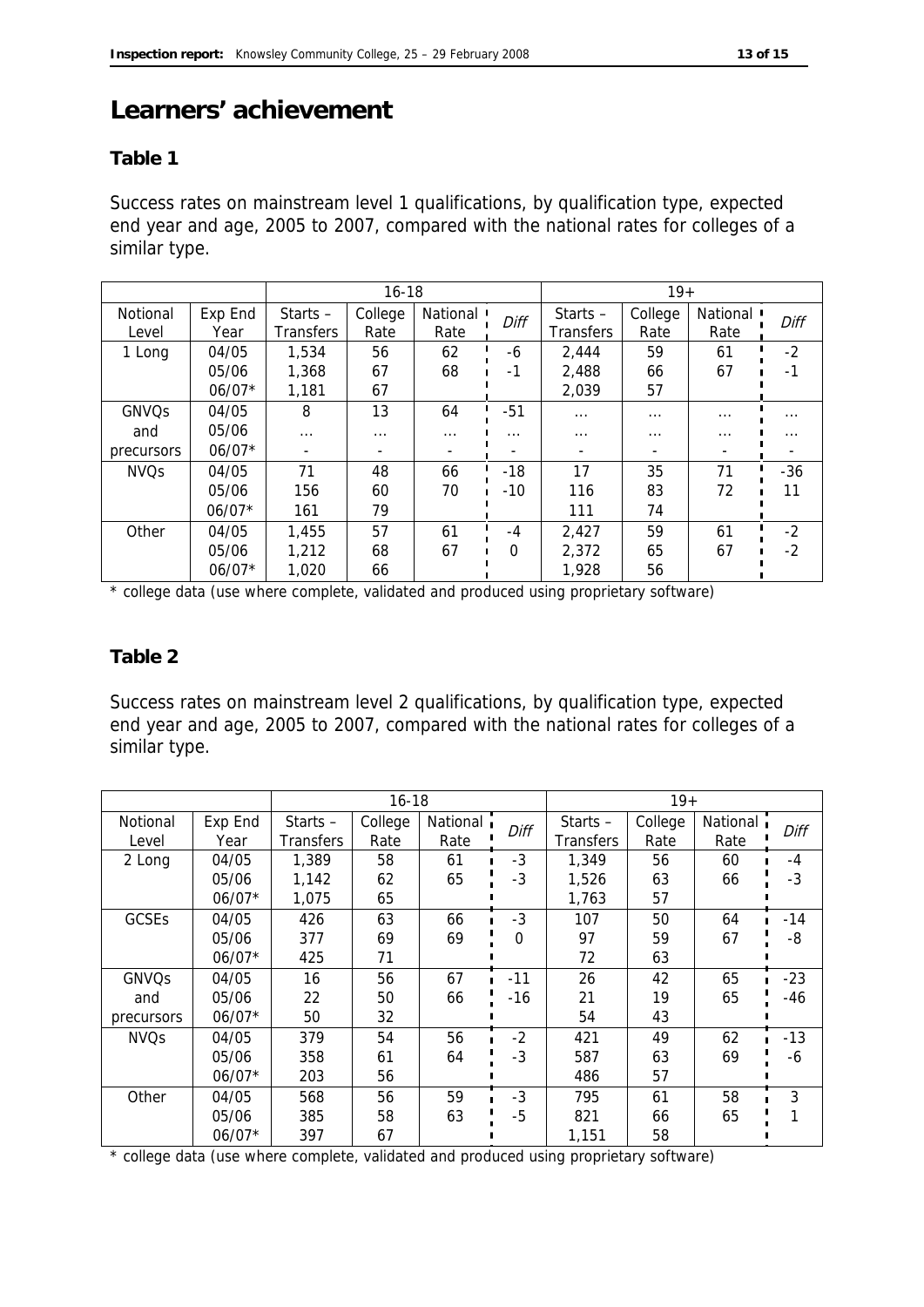### **Table 3**

Success rates on mainstream level 3 qualifications, by qualification type, expected end year and age, 2005 to 2007, compared with the national rates for colleges of a similar type.

|                  |          | $16 - 18$        |         |          |                | $19+$            |         |          |       |
|------------------|----------|------------------|---------|----------|----------------|------------------|---------|----------|-------|
| Notional         | Exp      | Starts $-$       | College | National |                | Starts $-$       | College | National |       |
| Level            | End      | <b>Transfers</b> | Rate    | Rate     | Diff           | <b>Transfers</b> | Rate    | Rate     | Diff  |
|                  | Year     |                  |         |          |                |                  |         |          |       |
| 3 Long           | 04/05    | 1,597            | 71      | 66       | 5              | 941              | 56      | 57       | $-1$  |
|                  | 05/06    | 1,490            | 71      | 68       | 3              | 821              | 61      | 62       | -1    |
|                  | $06/07*$ | 1,362            | 69      |          |                | 678              | 59      |          |       |
| A/A2             | 04/05    | 433              | 78      | 85       | $-7$           | 74               | 73      | 74       | $-1$  |
| Levels           | 05/06    | 324              | 88      | 86       | $\overline{2}$ | 49               | 82      | 74       | 8     |
|                  | $06/07*$ | 307              | 82      |          |                | 48               | 79      |          |       |
| <b>AS Levels</b> | 04/05    | 665              | 71      | 64       | 7              | 94               | 48      | 53       | $-5$  |
|                  | 05/06    | 679              | 65      | 64       |                | 73               | 48      | 57       | -9    |
|                  | $06/07*$ | 743              | 65      |          |                | 87               | 52      |          |       |
| <b>GNVQs</b>     | 04/05    | 84               | 51      | 60       | $-9$           | 12               | 25      | 52       | $-27$ |
| and              | 05/06    | 47               | 43      | 68       | $-25$          | 4                | 50      | 54       | $-4$  |
| precursors       | $06/07*$ | 14               | 36      |          |                | $\overline{2}$   | 50      |          |       |
| <b>NVQs</b>      | 04/05    | 73               | 47      | 54       | $-7$           | 310              | 59      | 55       | 4     |
|                  | 05/06    | 42               | 67      | 66       |                | 291              | 68      | 65       | 3     |
|                  | $06/07*$ | 28               | 79      |          |                | 344              | 60      |          |       |
| Other            | 04/05    | 342              | 70      | 57       | 13             | 451              | 53      | 57       | $-4$  |
|                  | 05/06    | 398              | 70      | 62       | 8              | 404              | 55      | 62       | $-7$  |
|                  | $06/07*$ | 270              | 63      |          |                | 197              | 56      |          |       |

\* college data (use where complete, validated and produced using proprietary software)